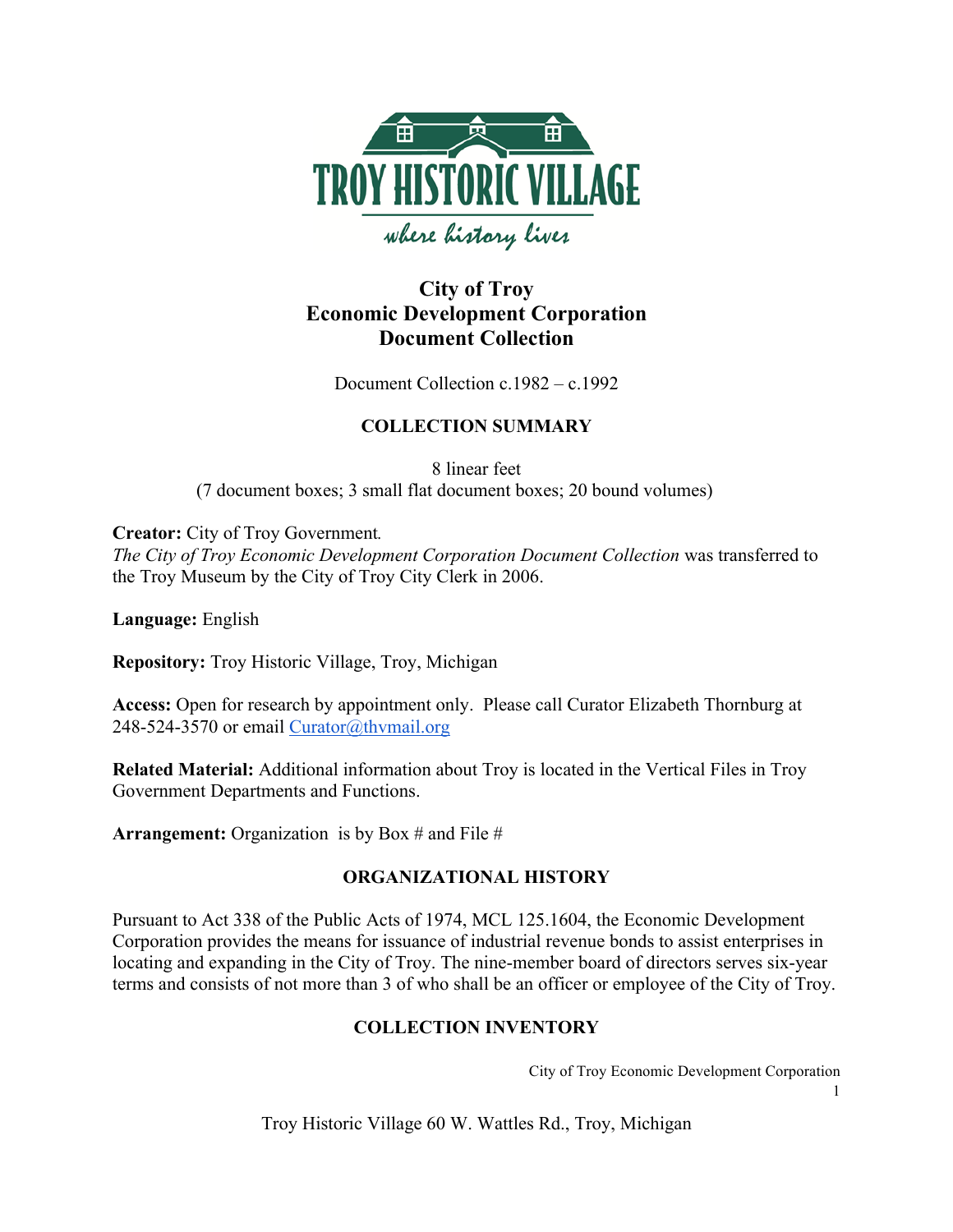## **BOX 1**

- 1. REB Properties Project
- 2. REB Properties Project
- 3. SIFCO Industries
- 4. Sandy Corporation
- 5. Sandy Corporation
- 6. Sandy Corporation

## **BOX 2**

- 7. Sandy Corporation
- 8. Testing Engineers & Consultants, Inc.
- 9. Willowgreen Building Group
- 10. Willowgreen Building Group
- 11. John Milanowski Project
- 12. John Milanowski Project

## **BOX 3**

- 13. Rankin Industrial Park
- 14. Acme Manufacturing
- 15. Alan M. Kiriluk Troy Airport
- 16. Allied Metals Corporation
- 17. Joseph A. Bianco

City of Troy Economic Development Corporation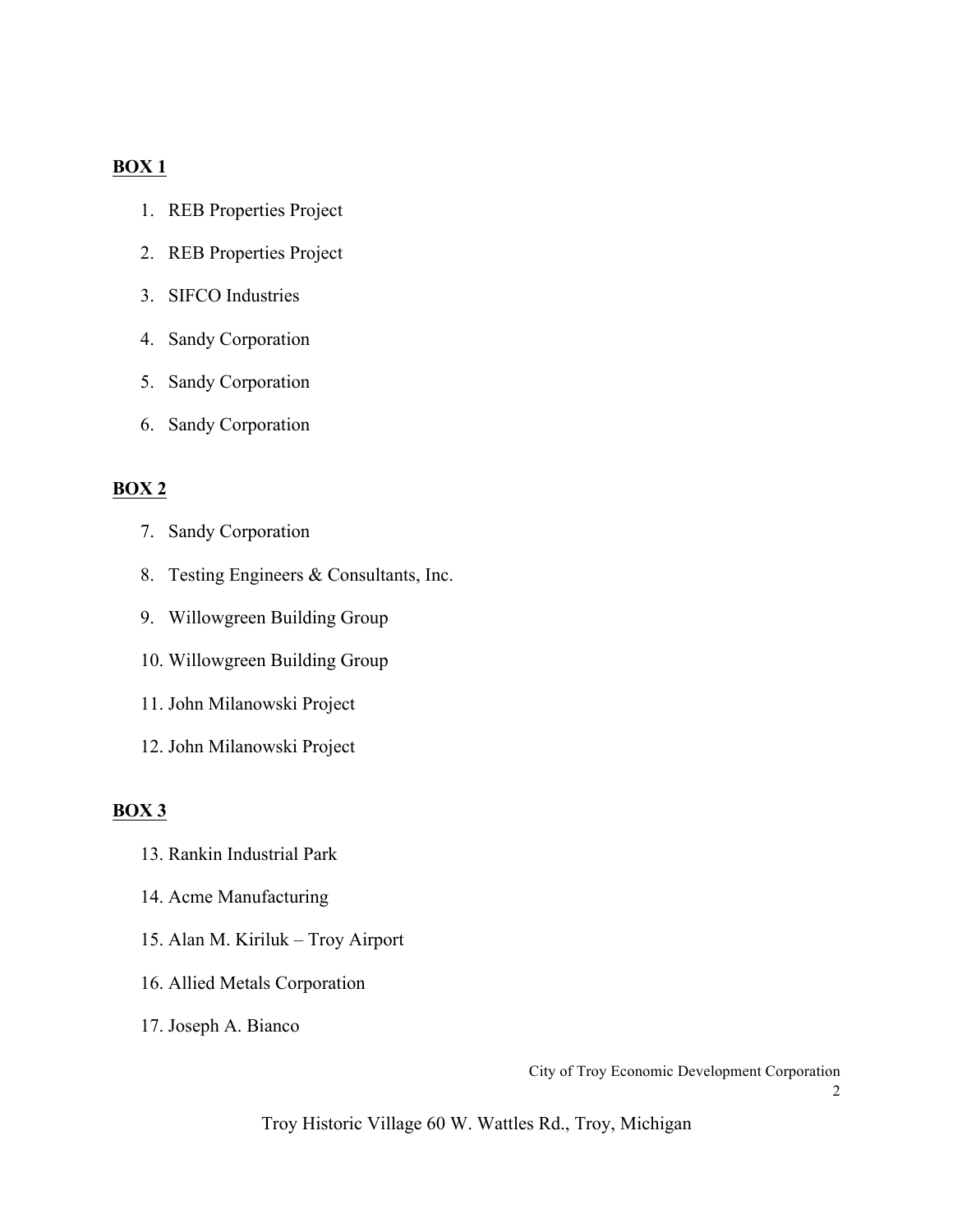- 18. Farbman/Stein and Company
- 19. Haden Schweitzer Corporation
- 20. WOMCO
- 21. Troy Technological Center
- 22. Troy-SAK Associates Project
- 23. Jerrod Brown Brothers, Inc.
- 24. IKS-Troy Associates

#### **BOX 4**

- 25. High Performance Machines, Inc.
- 26. High Performance Machines, Inc.
- 27. High Performance Machines, Inc.
- 28. High Performance Machines, Inc.
- 29. Handleman Company
- 30. Handleman Company
- 31. Hartland Associates
- 32. Leon and Judith A. Jackson

#### **BOX 5**

- 33. Modern Engineering Services
- 34. Maple-Troy Investment Group
- 35. Kirts Office Park
- 36. Structural Kinematics Corporation

City of Troy Economic Development Corporation

3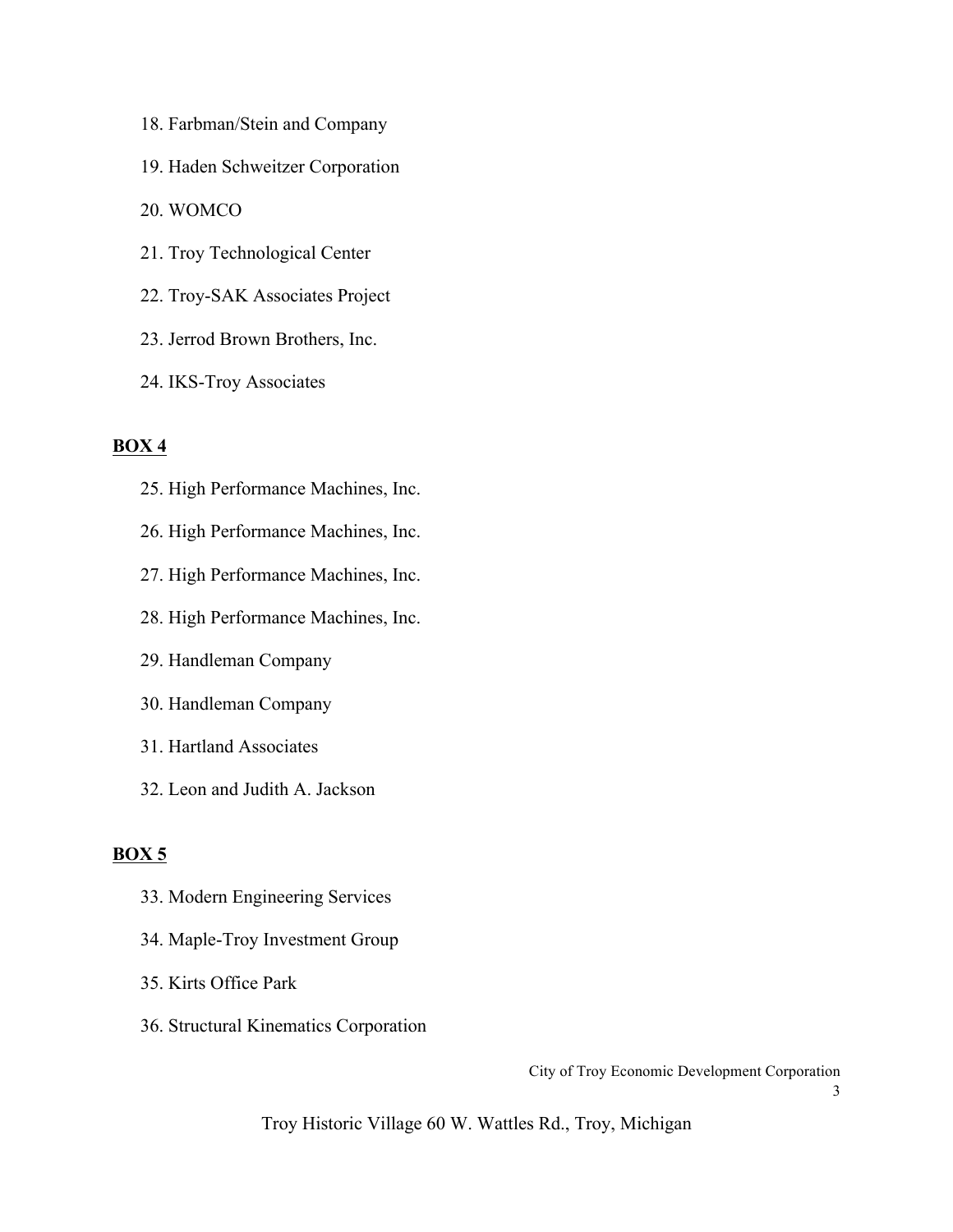- 37. Troy-SAK Associates II
- 38. Health and Welfare Plans, Inc.
- 39. Burlington Investment-SFA
- 40. Creative Industries of Detroit
- 41. Energy Conversion Devices, Inc.

#### **BOX 6**

- 42. Walsh College
- 43. United Oakland LTD Partnership
- 44. Technidisc, Inc.
- 45. Technidisc, Inc.
- 46. Ronald J. Smith
- 47. Mictron, Inc.
- 48. Pomdan Associates

#### **BOX 7**

- 49. Maplelawn Associates II
- 50. Mosaic Systems, Inc.
- 51. Fairview-Webster Buildings Company
- 52. Drury Inn Troy
- 53. Drury Inn Troy
- 54. Drury Inn Troy
- 55. Drury Inn Troy

City of Troy Economic Development Corporation

4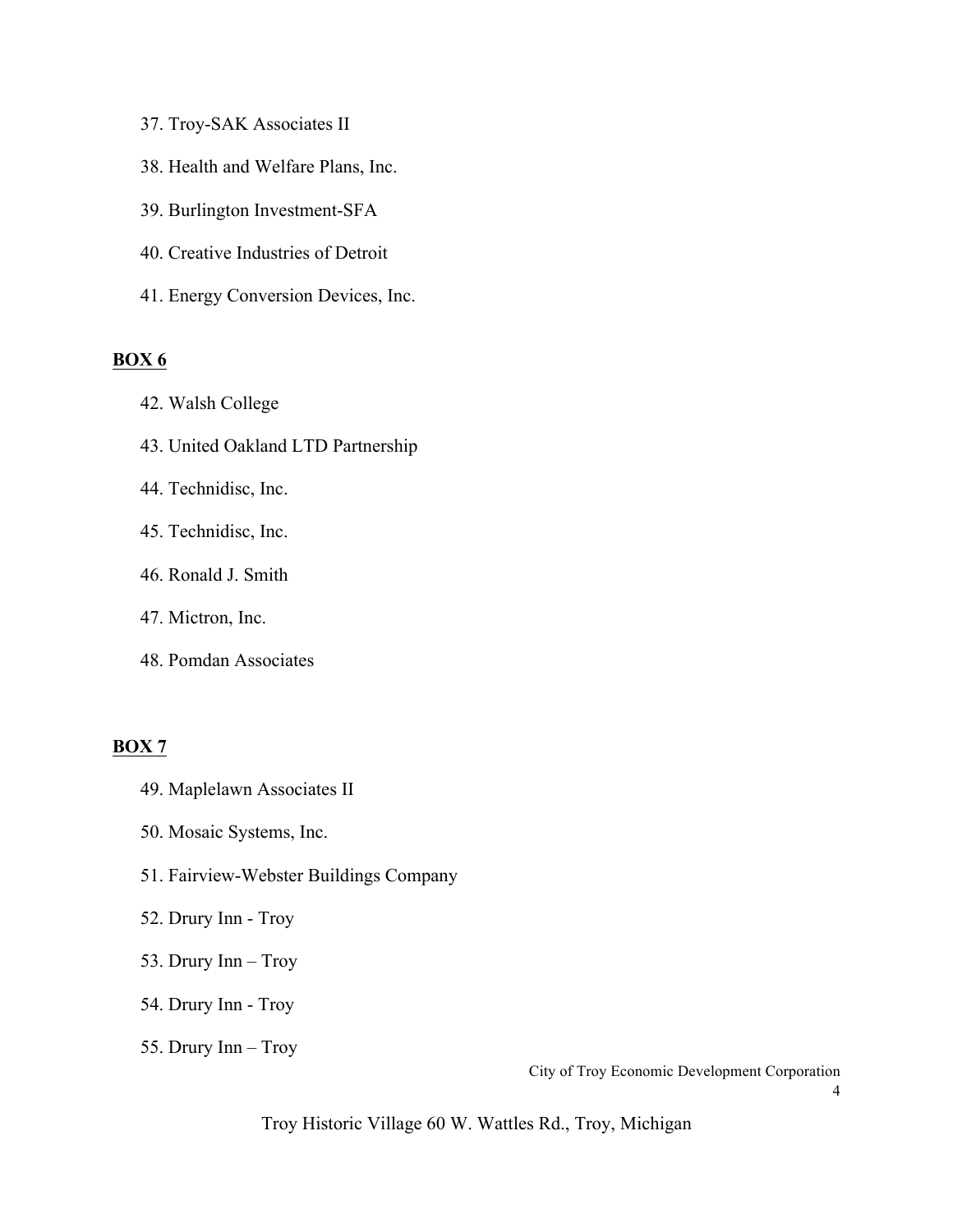56. Sandy Corporation Photos

## **BOX 8**

Bound Volume – *EDC Willowgreen Building Group*

Bound Volume – *\$3,000,000 The Economic Development Corporation of the City of Troy Economic Development Limited Obligation Revenue Bonds (High Performance Machines, Inc. Project), 1982 Series*

## **BOX 9**

Bound Volume – *\$3,000,000 The Economic Development Corporation of the City of Troy Economic Development Limited Obligation Revenue Bonds (High Performance Machines, Inc. Project), 1984 Series*

## **BOX 10**

Bound Volume – *\$500,000 The Economic Development Corporation of the City of Troy Limited Obligation Revenue Bond (Creative Industries of Detroit, Inc.) Project*

## **Hardbound Volumes Shelved Individually**

- *1. \$1,100,000 The Economic Development Corporation of the City of Troy Limited Obligation Revenue Bond (Haden Schweitzer Corporation Project)*
- *2. The Economic Development Corporation of the City of Troy Limited Obligation Revenue Bonds (Mictron, Inc. Project)*
- *3. The Economic Development Corporation of the City of Troy Economic Development Refunding Revenue Bond (1500 Limited Partnership Project) Series 1987 \$4,120,000 May 28, 1987*

City of Troy Economic Development Corporation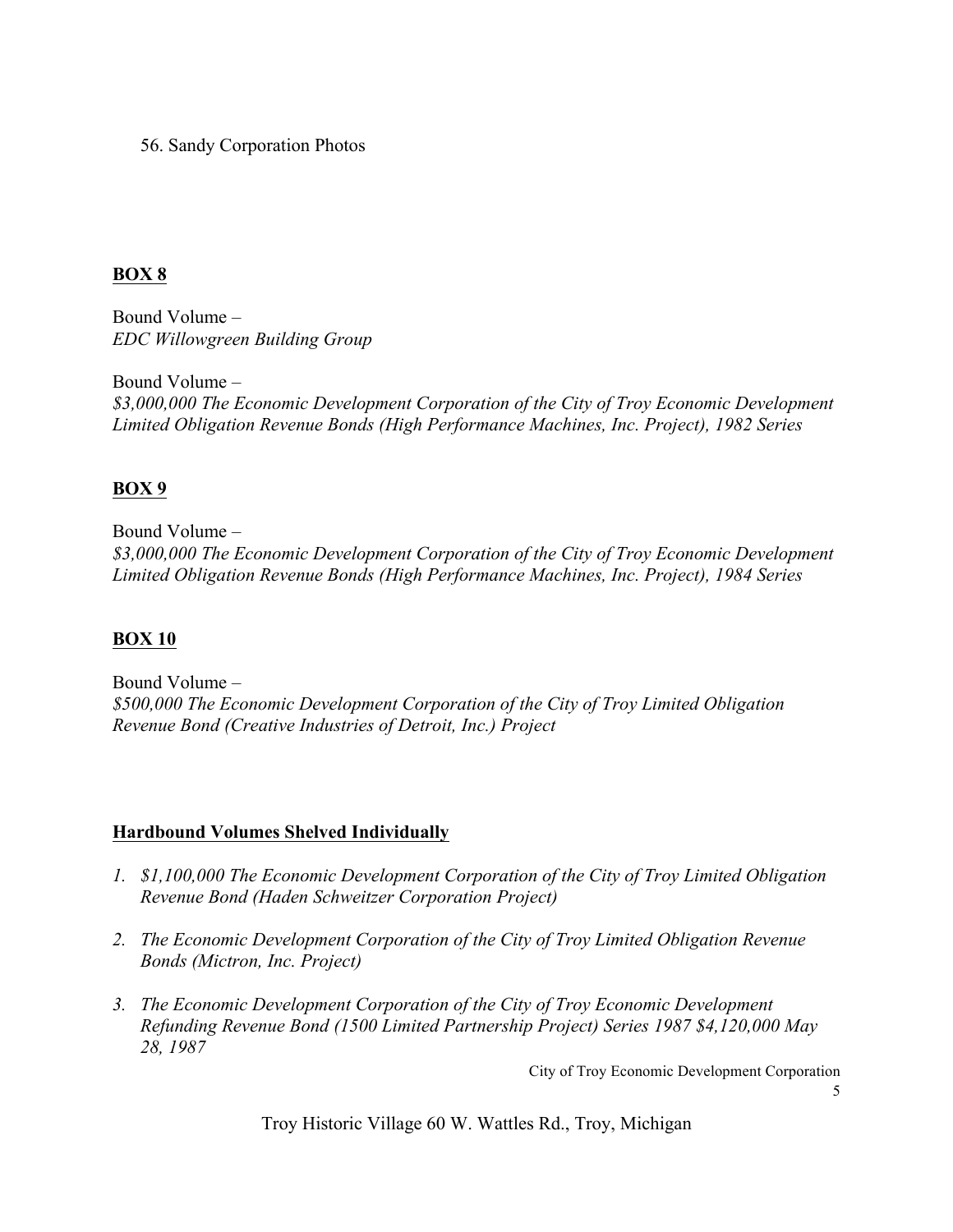- *4. The Economic Development Corporation of the City of Troy Limited Obligation Revenue Bond \$3,200,000*
- *5. \$1,800,000 The Economic Development Corporation of the City of Troy Limited Obligation Revenue Bond (Willowgreen Building Group Project) Series A*
- *6. The Economic Development Corporation of the City of Troy Limited Obligation Revenue Bond (Handleman Company Project) Series B \$2,000,000 Closing September 28, 1984*
- *7. \$950,000 The Economic Development Corporation of the City of Troy Limited Obligation Revenue Bond (Troy-Sak Associates Project) Dated: December 1, 1984*
- *8. The Economic Development Corporation of the City of Troy Limited Obligation Revenue Bond (Sifco Industries, Inc, Project) \$3,000,000 Closing July 17, 1984*
- *9. The Economic Development Corporation of the City of Troy Limited Obligation Revenue Bonds (Structural Kinematics Corporation Project), Series A \$3,000,000*
- *10. \$1,600,000 The Economic Development Corporation of the City of Troy Economic Development Revenue Bond (Sandy Corporation Project) Series B*
- *11. \$2,600,000 The Economic Development Corporation of the City of Troy Limited Obligation Revenue Bonds (Walsh College of Accountancy and Business Administration Project)*
- *12. \$1,250,000 The Economic Development Corporation of the City of Troy Limited Obligation Revenue Bond (Troy-Sak Associates Project), Series B*
- *13. \$1,470,000 The Economic Development Corporation of the City of Troy Limited Obligation Revenue Bonds (John Milanowski Project) Series A*
- *14. \$1,070,000 The Economic Development Corporation of the City of Troy Economic Development Limited Obligation Revenue Bonds (Leon D. and Judith A. Jackson Project)Series A Dated March 1, 1981*
- *15. The Economic Development Corporation of the City of Troy Limited Obligation Revenue Bond (Reb Properties Project) \$2,000,000 Closing July 11, 1984*
- *16. The Economic Development Corporation of the City of Troy Limited Obligation Revenue Bonds (Jered Brown Brothers, Inc. Project) Series A \$3,000,000*
- *17. The Economic Development Corporation of the City of Troy Limited Obligation Revenue Bonds (Ronald J. and Maxine Smith Project) (\$1,300,000)*

City of Troy Economic Development Corporation